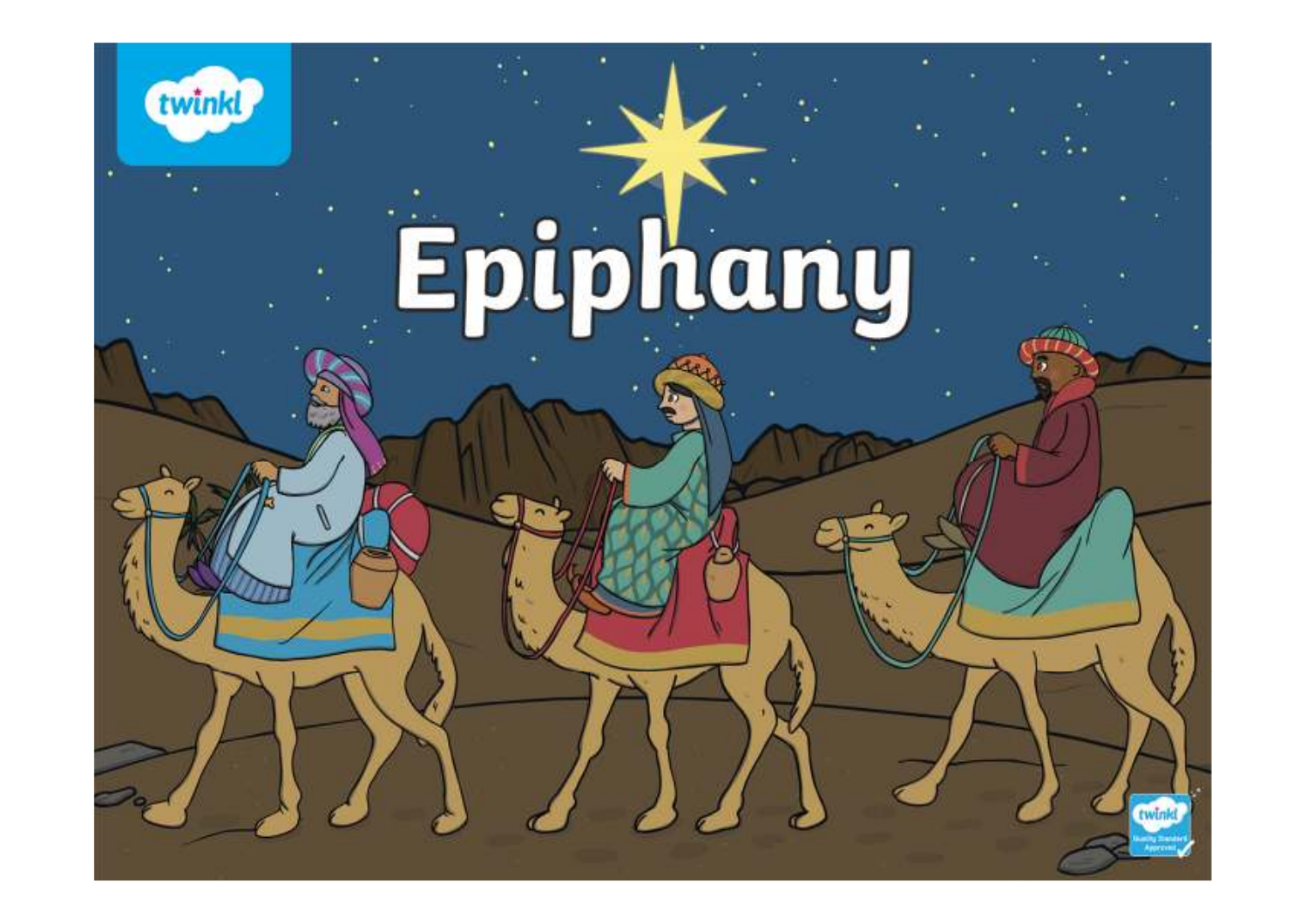# **The Meaning**

te g

٠

The word 'epiphany' comes from the verb 'to appear'.

The feast of Epiphany is celebrating the Baby Jesus being seen or appearing, to the visitors who had travelled to see him.

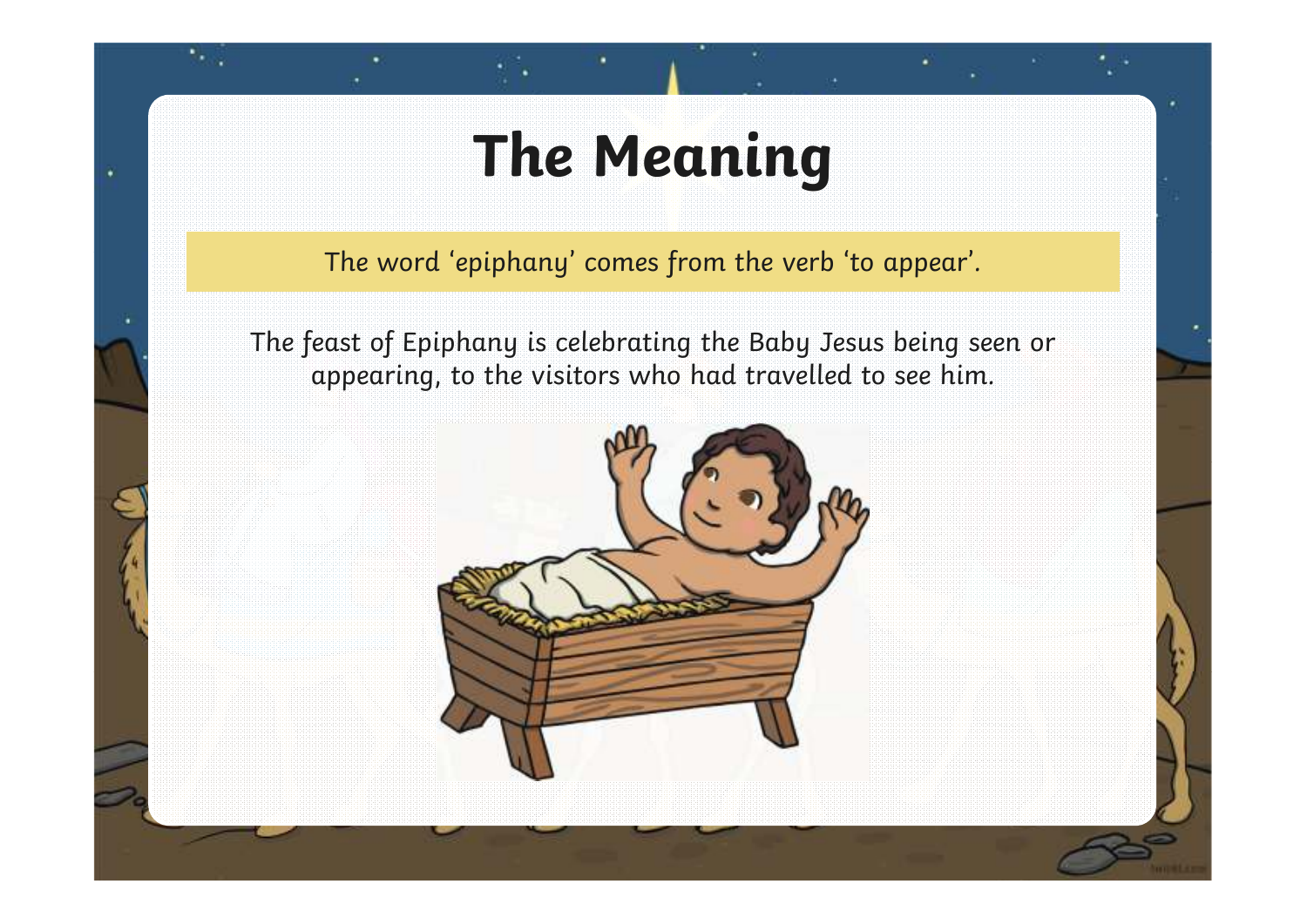## **The Visitors**

So, who were these visitors?

A long, long way away, there were some wise men studying the stars with their telescopes.

٠

One night, they saw a very interesting star. Very interesting indeed!

These men lived in the east, and were possibly from Persia, which is now called Iran.

### **Did you know?**

 The Wise Men are often called Magi, which was a word given to describe priests and clever men.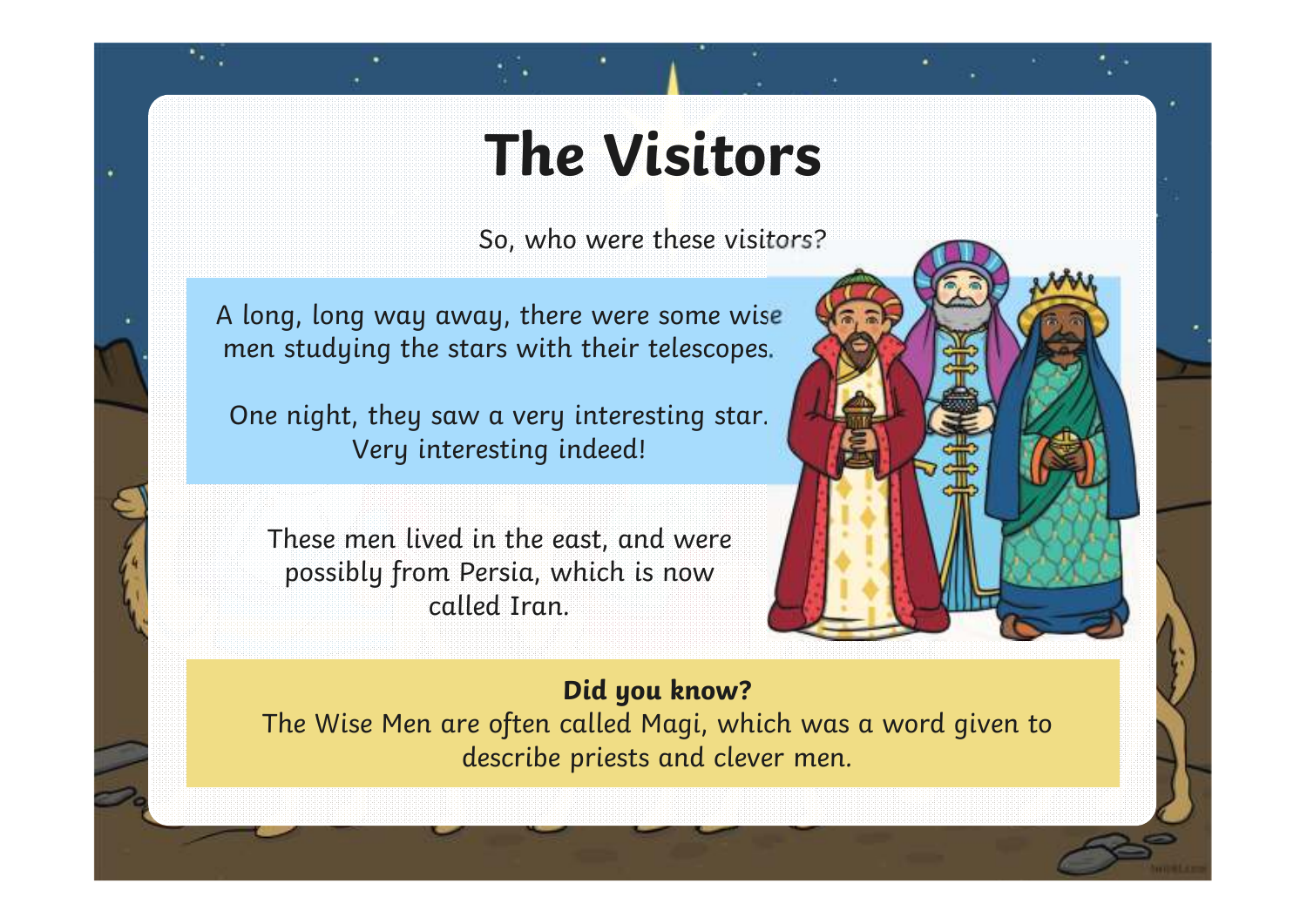### **The Star**

٠

The Wise Men were very clever, and understood the religious writings that had been written many years before.

> The writings told them that one day there would be a great star and the star would mean that a new king had been born.

So, the men decided to pack up their belongings, and follow the star to wherever it led them.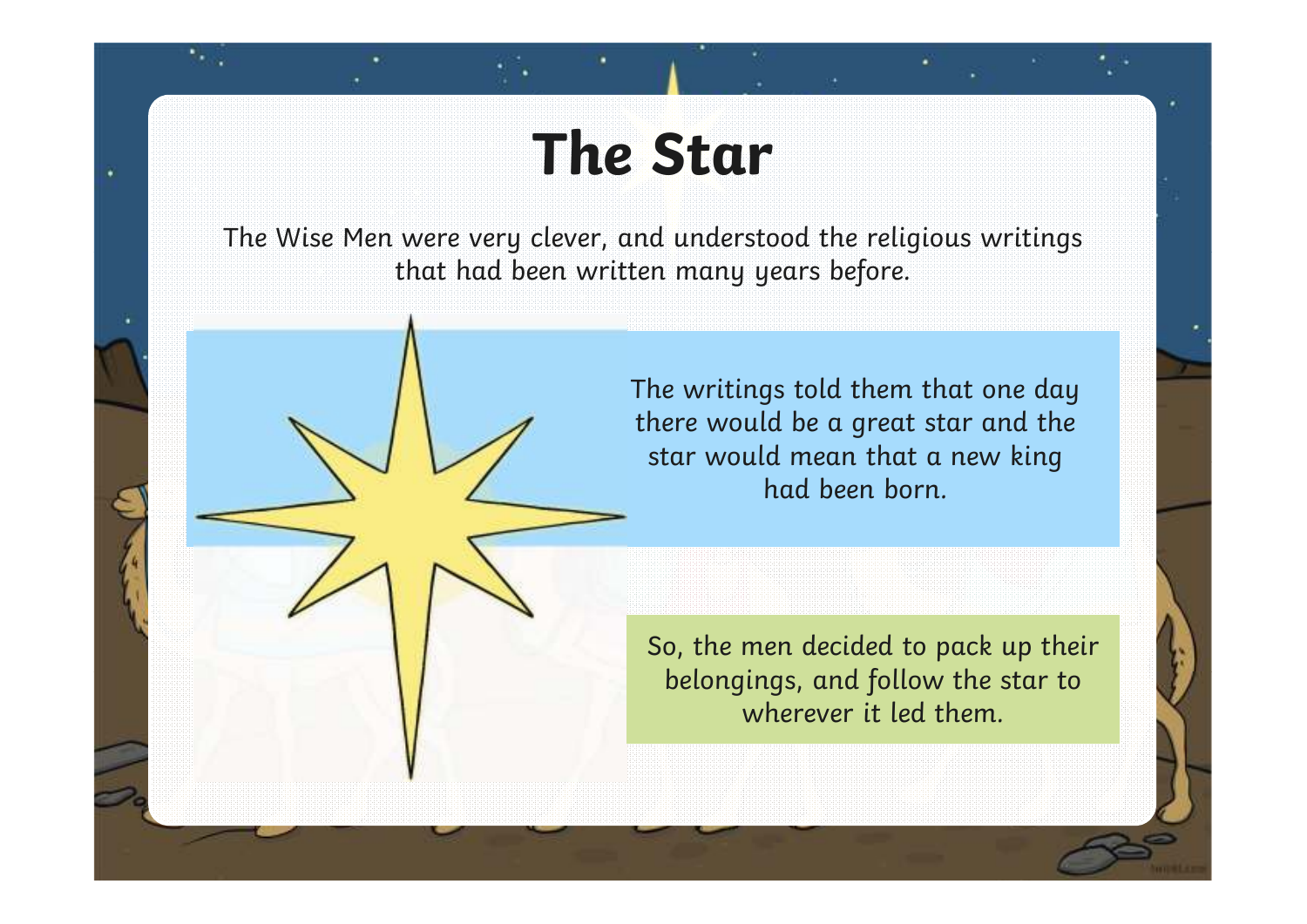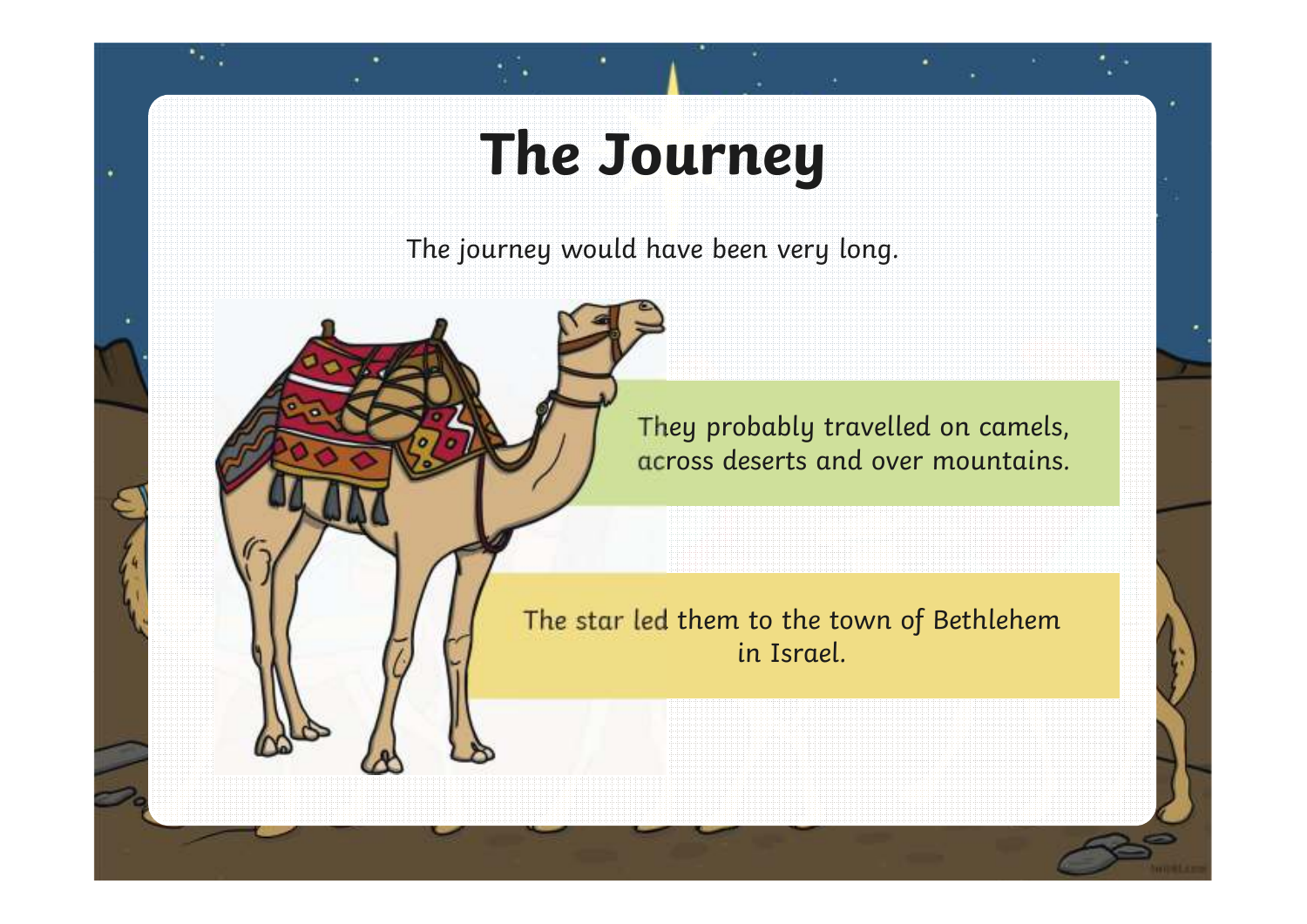# **The Gifts**

The star came to rest over the place where Jesus was, and the Wise Men brought expensive gifts for him and worshipped the new king.

The Bible never mentions how many wise men there were, but because there were three gifts, people often think there must have been three wise men.

٠



**Did you know?** The Wise Men are sometimes called the Three Kings because of the expensive gifts they brought.

The gifts were gold, frankincense and myrrh.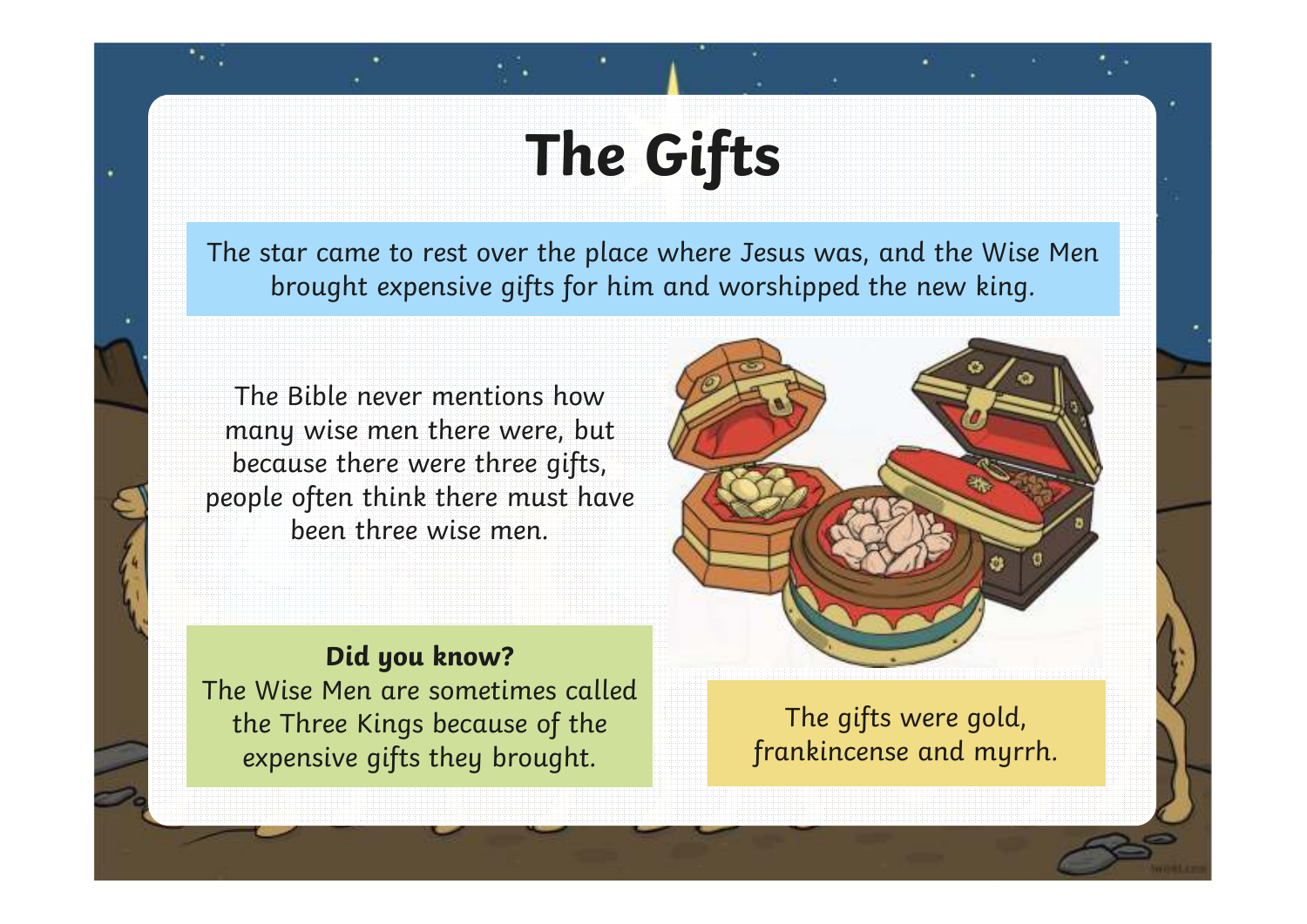